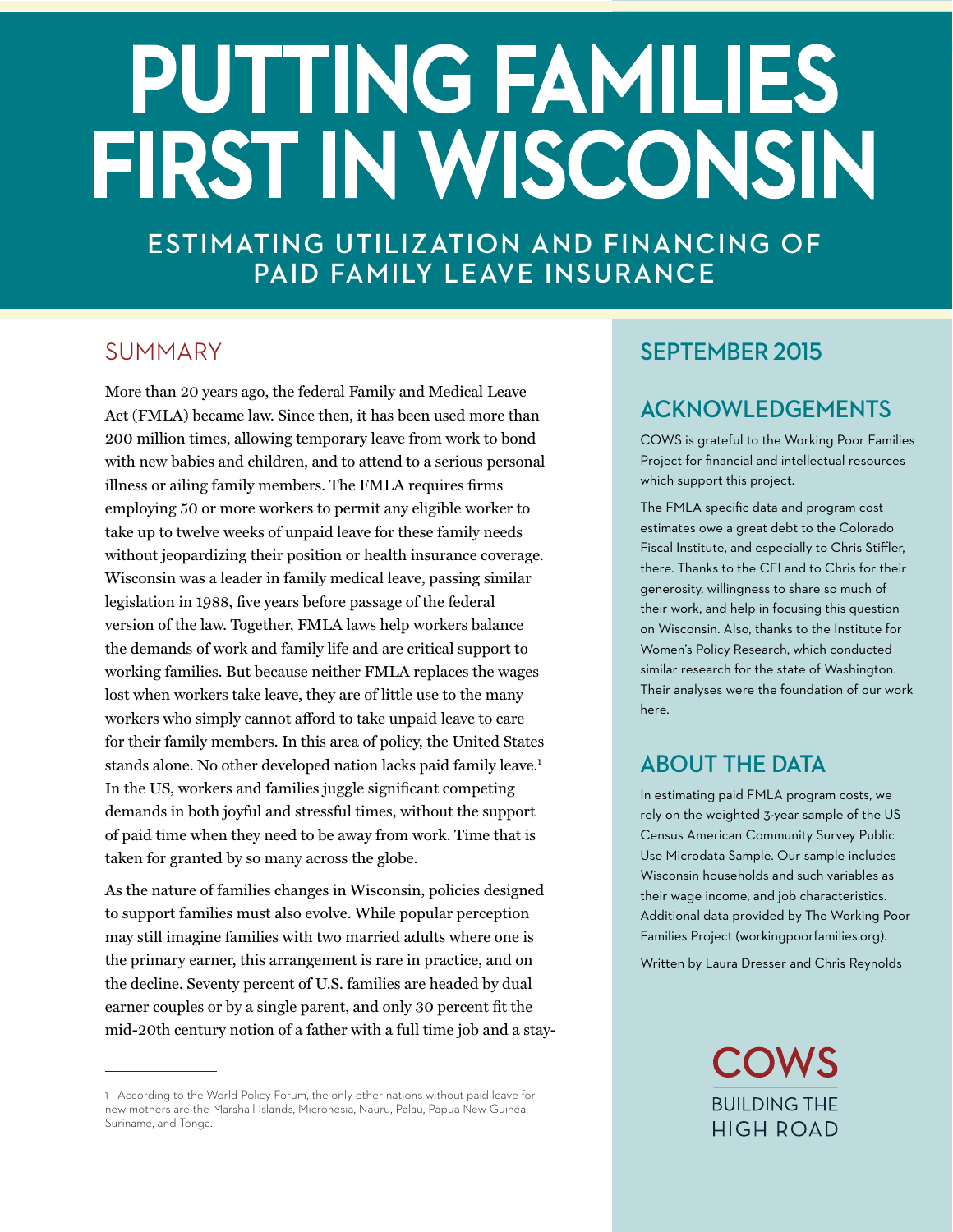at-home spouse. Further, as the population ages, it is more common for elderly relatives to need care from their family. These facts contribute to an atmosphere where even common disruptions in routine can have profound negative fall-out for families. Children get sick; workers get hurt; women have babies; elders need care. A society that values hard work, financial independence, and personal responsibility should help ensure that these temporary concerns do not financially undermine families. Under current policy, working families are forced to choose between maintaining their livelihood and fulfilling basic familial obligations. That stress is not conducive to strengthening families and it does not reinforce the value of work. In Wisconsin, paid leave insurance legislation would help relieve this strain.

Paid leave is especially critical for the nearly three-in-ten working families in the state who have low income (below twice the poverty line) in spite of their strong commitment to work. For these families, sick and vacation leave is stingy or nonexistent, reliable day care for children or adults is prohibitively expensive, and workers themselves are more likely to have health challenges. In short, their work income is too little to get by on, and also far too little to make do without. Further, paid leave helps employers to keep talented workers who might otherwise quit their job in order to take needed time to care for themselves or their family. Paid leave could also decrease health care costs for employers. It enables workers to take time to recover or seek care rather than returning to work too soon or foregoing needed treatment and suffering more serious health conditions. This may be of particular importance to the 13% of Wisconsin workers without health insurance.

States have stepped in where the nation has lagged; three states have approved and implemented programs to provide wage replacement for workers attending to critical family needs. California was first with a paid family and medical leave insurance program starting in 2004. New Jersey followed in 2009. Rhode Island's paid family leave system began funding benefits in 2014. Experience in these states, especially the years of experience in California and New Jersey, provide concrete evidence on the structure and costs of paid leave programs.2 In this paper, we explore how a paid leave insurance program that replicates the functions of both temporary disability insurance and paid family leave insurance could work in Wisconsin. Following the designs of programs in California and New Jersey, we estimate the total benefits which would be distributed to claimants and the premium on wages that would be required to fund those benefits. This work suggests that even a moderately generous insurance program could be implemented for a very low premium on wages.

The program we analyze for Wisconsin closely mirrors the essential features of the California and New Jersey's temporary disability and paid family leave insurance programs. We call this the "benchmark" paid leave insurance (PLI) program; its structure is described in detail below. In collaboration and consultation with the Colorado Fiscal Institute (CFI) and the Institute for Women's Policy Research (IWPR), we have developed a simulation which provides estimates of eligibility, utilization, benefit claims, and financing for the Wisconsin benchmark PLI program. Like the state's unemployment insurance program, this statewide program would partially replace foregone wages. Qualifying workers who take temporary leave from their jobs to care for an ill family member or to bond with a new child could claim the benefit. All covered employees in Wisconsin would contribute a small amount from their wages to finance those benefits. Mimicking the design of other state PLI programs (and in contrast to the structure of unemployment insurance), employers would not be responsible for contributing to the insurance fund. Similarly, utilization of the insurance would not affect an individual's future premiums.

<sup>2</sup> Both California and New Jersey already had Temporary Disability Insurance programs on which to build their paid family leave programs. The proposal for Wisconsin is to establish both temporary disability and paid family leave so that workers have support in times of need, either because of their own health needs, or the serious needs that families generate.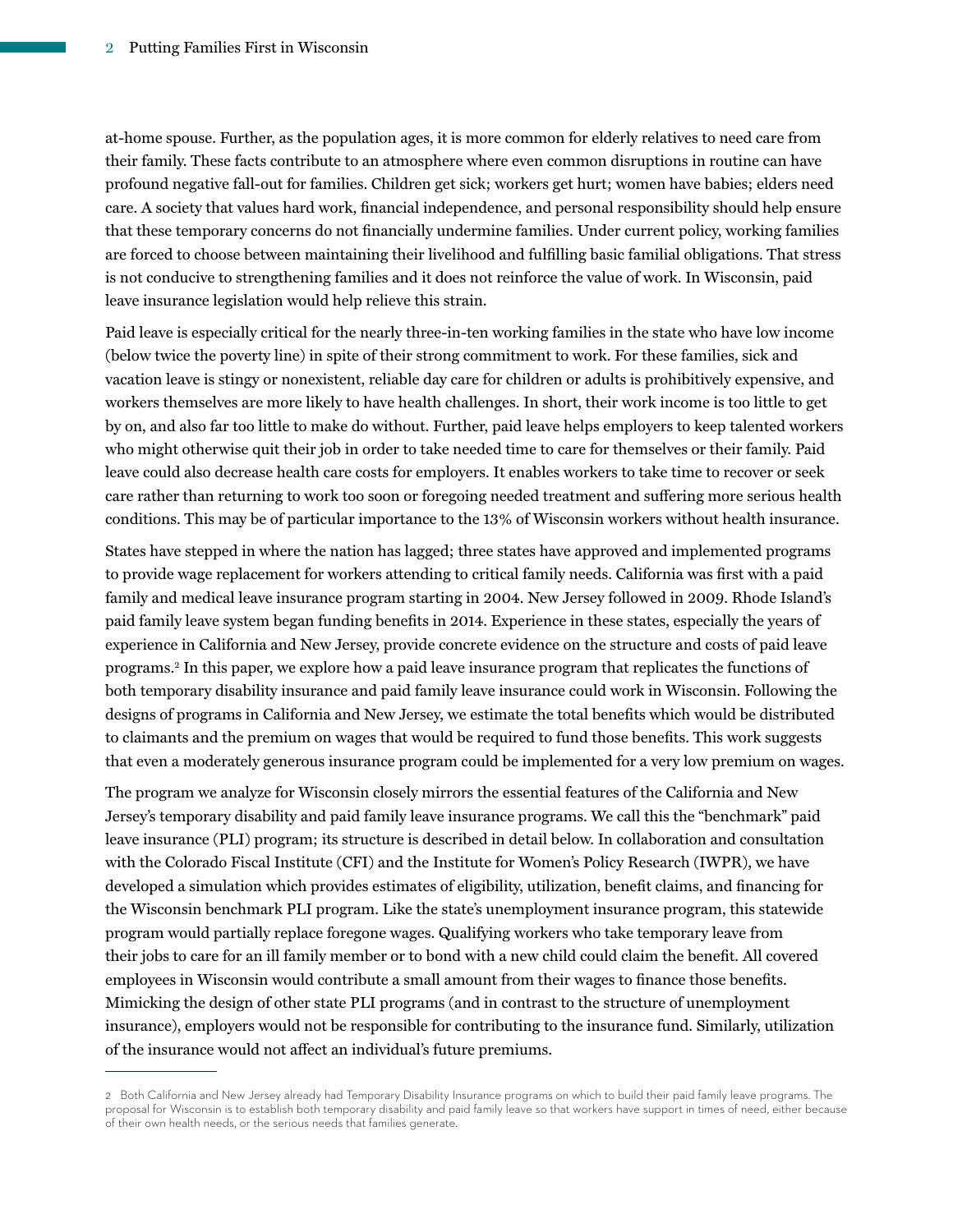The structure of the benefit of our "benchmark" PLI program for Wisconsin follows those established by other states. It allows qualified workers to take up to 12 weeks of paid leave (matching the length of leave guaranteed by the Federal FMLA). Like programs in other states, it would replace 66 percent of wages for most workers. Our benchmark program would also replace up to 95 percent of wages for workers with the lowest annual earnings. This graduated wage replacement, a feature of Colorado's legislation, ensures that the lowest-earning workers can afford to claim the benefit.

Also following other state programs, weekly benefits are capped at \$1,000, regardless of what wage replacement rate that constitutes. This ensures that high-income individuals will not claim large benefits that they likely do not need. In order to qualify for coverage, workers must have worked at least 680 hours in the previous twelve months.3 This requires claimants to be active participants in the labor force and to have paid into the insurance system before drawing benefits from it.

|                                 | Year 1            | Year 2            | Year 3            |
|---------------------------------|-------------------|-------------------|-------------------|
| <b>Parameters</b>               |                   |                   |                   |
| Maximum leave duration (weeks)  | 12                | 12                | 12                |
| Weekly benefit cap              | \$1,000           | \$1,000           | \$1,000           |
| Maximum wage subject to premium | \$75,000          | \$75,000          | \$75,000          |
| Work hours per year to qualify  | 680               | 680               | 680               |
| Wage replacement rate           |                   |                   |                   |
| below 30% median                | 95%               | 95%               | 95%               |
| below 50% median                | 90%               | 90%               | 90%               |
| below 80% median                | 85%               | 85%               | 85%               |
| all others                      | 66%               | 66%               | 66%               |
| <b>Totals</b>                   |                   |                   |                   |
| Average weekly benefit          | \$568             | \$583             | \$598             |
| Workers eligible                | 2,626,156         | 2,636,661         | 2,647,208         |
| Average leave duration (weeks)  | 8.3               | 8.3               | 8.3               |
| Workers taking leave            | 88,501            | 94,248            | 100,303           |
| <b>Benefits paid</b>            | \$415,803,590     | \$454,057,514     | \$495,507,322     |
| Total payroll                   | \$121,310,651,087 | \$124,393,751,282 | \$127,555,208,215 |
| Minimum required wage premium   | 0.400%            | 0.400%            | 0.400%            |

#### *Table 1* **SUMMARY OF TOTAL PLI PROGRAM BENEFITS (BENCHMARK PROGRAM)**

<sup>3</sup> The hours-worked threshold follows the Washington State program guidelines. In Wisconsin, this data is not currently collected from employers. This issue could be resolved in legislation or by establishing some other threshold–perhaps based on the quarterly earnings data collected as a part of the unemployment insurance program. If the hours-worked threshold is dropped entirely, the benchmark program would pay approximately 103,000 eligible claims and pay approximately \$440 million in benefits in the first year.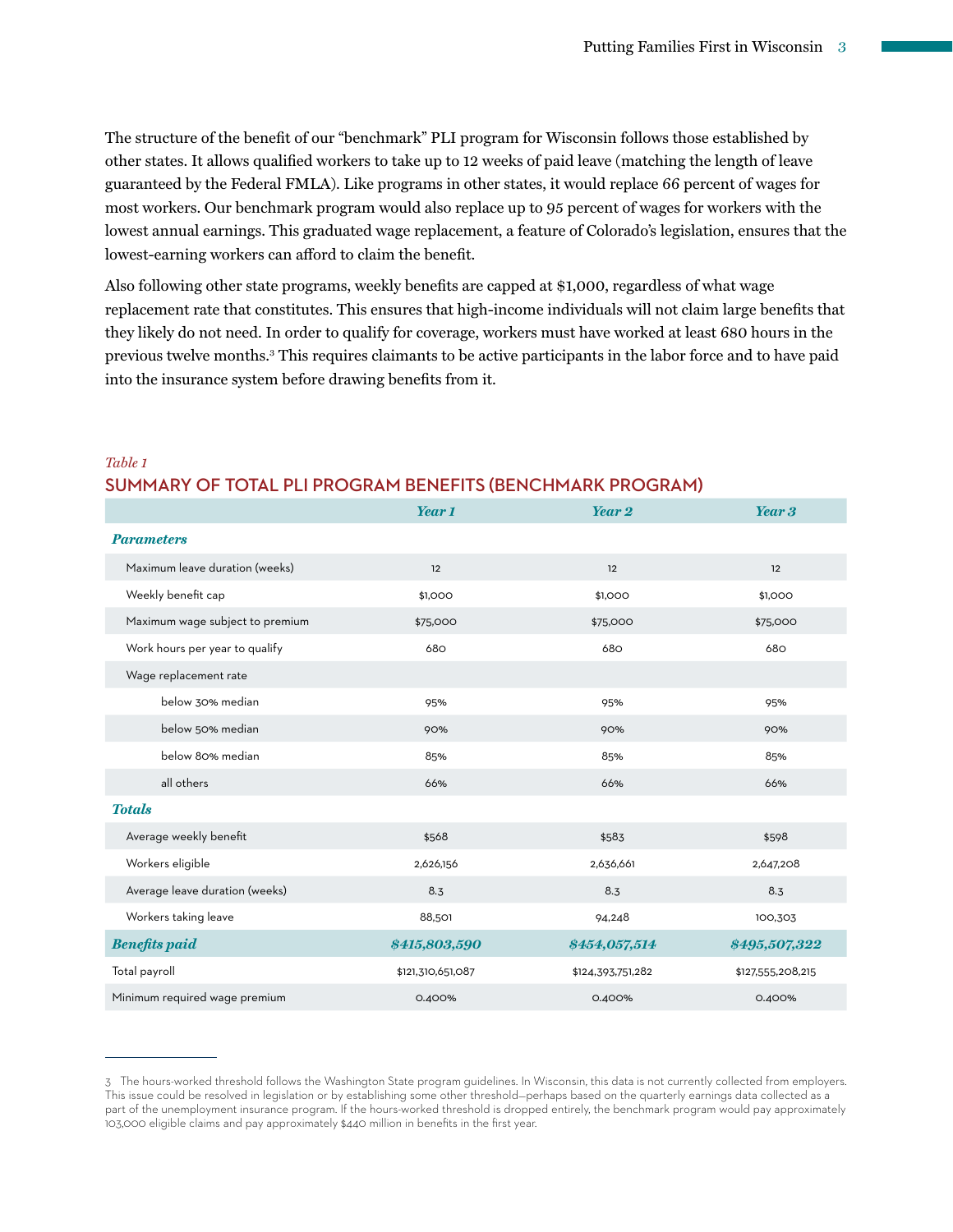Given this structure, the benchmark PLI program would cover approximately 2.6 million Wisconsin workers. Given the experience of other states, we estimate that the associated benefits of this program could be financed with an employee-paid premium on wages of only four tenths of one percent (details in Table 1). Again given the experience of other states, we estimate that the average weekly benefit for claimants would be \$568, while the average duration of leave would be 8.3 weeks. Total annual disbursements would be \$416 million. Such a program is in line with other states' relevant insurance programs.

While some may greet any new program with a certain amount of skepticism, the experience of other states is an important indicator of program feasibility. Experience in other states suggests that initial resistance to the idea of a PLI program will be strong, but will recede once the program is in place. As Eileen Appelbaum, a senior economist at the Center for Economic and Policy Research, writes about the longest-standing program: "California's paid family leave program (and others)… are good for the finances of families and do not impose major burdens on businesses. Despite fear and sky-falling claims from business lobbyists, these programs have no effect or a positive effect for most businesses, reduce turnover and improve retention of employees, and put money in the pockets of customers."4

It is important to note that we do not estimate administrative costs associated with a PLI program. In order for the program to be self-sustaining, premium rates might need to be slightly higher than the numbers listed in this report, which indicate only the premium rate necessary to fully finance the benefits claimed. Some states have proposed raising capital to start the program by collecting the wage premium for a period of time before employees are eligible to receive benefits. As Wisconsin explores this important benefit, experts on program administration will need to consider key questions of administration and overhead.

We hope that, by providing these basic ideas on the costs and benefits associated with paid leave insurance for the state of Wisconsin, we can contribute to a conversation in the state about how to support working families. The experience of other states, and what that experience implies for Wisconsin, provides a considerable foundation for that conversation.

# OVERVIEW OF BENEFIT ESTIMATION STRATEGY

The remainder of this document walks carefully through the estimation strategy for the benchmark PLI program for Wisconsin. Our methodology follows that established by the IWPR in their report calculating cost estimates for a proposed PLI program in Washington State. The CFI generalized that approach in their own work, which estimated costs for a PLI program in Colorado. Our work closely follows the CFI's approach. Notably, both California and New Jersey already had state-wide temporary disability insurance programs in place as they considered adding paid family leave insurance. This report includes the costs and benefits of a combined temporary disability and paid family leave insurance program (as legislatures have enacted in both Washington and Colorado). The next several sections of this paper will discuss the estimation process for each of the precursor statistics. We then aggregate these into the final cost estimation and discuss how alterations to the benchmark plan affect program costs and benefits.

<sup>4</sup> Center for Economic Policy Research press release "New Book on California Paid Family Leave Program Shows Potential for National Program," dated November 21, 2013.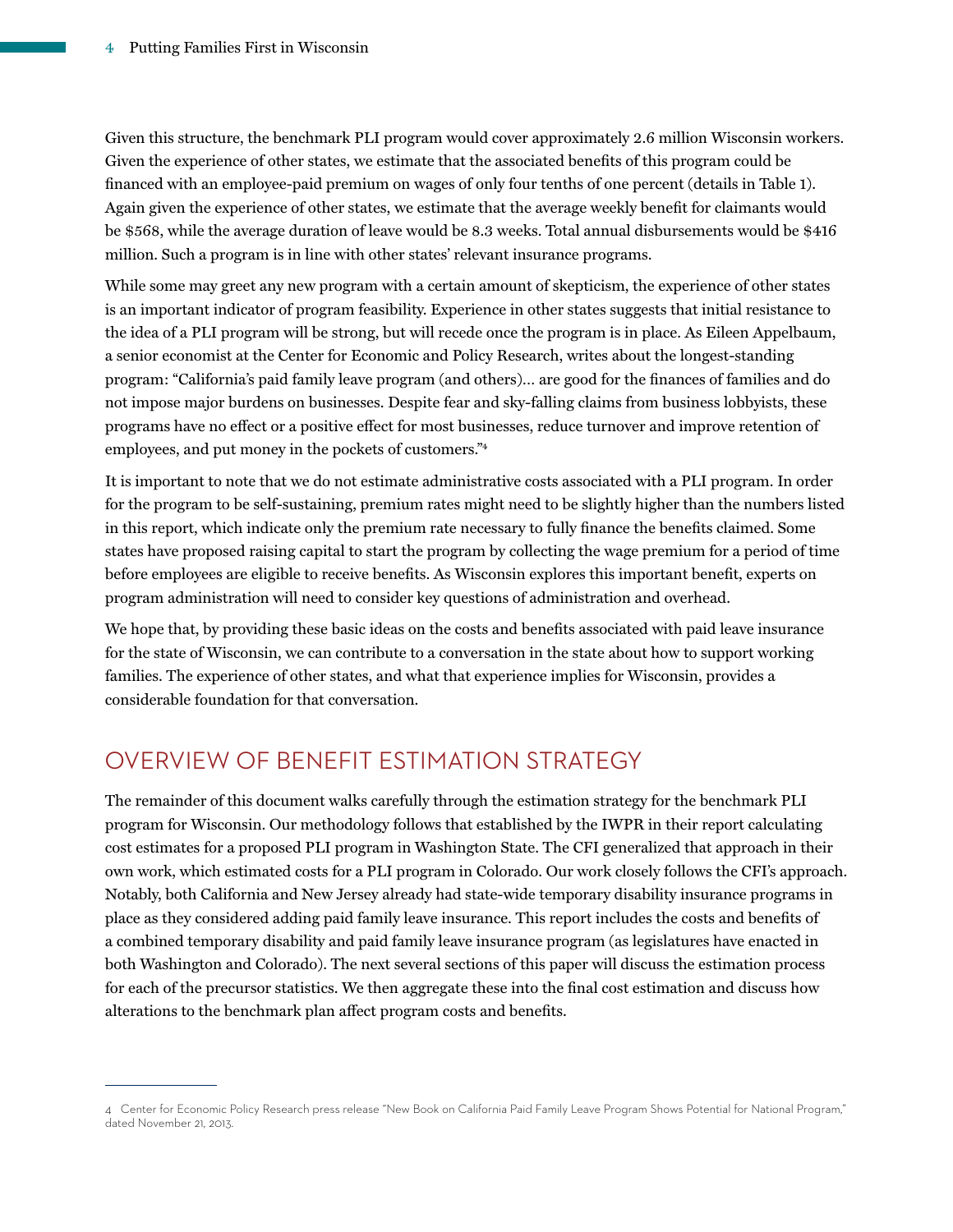#### **WAGE EARNINGS**

The first step in estimating costs is characterizing the segment of the labor force that qualifies for participation in the program. The structure of the labor force determines worker eligibility rates, wage replacement rates, and average insurance benefits. We utilize data from the Public Use Microdata Sample (PUMS) of the American Community Survey (ACS). Our sample includes the 3-year estimates of wages, weeks worked, hours worked per week, and sample weights for all Wisconsin respondents who reported positive current wages or who worked for at least 680 hours in the previous year. We remove sample respondents whose imputed hourly wage is less than \$1 or more than \$190 per hour.<sup>5</sup>

Using the ACS PUMS data, we impute hours worked per year from the variables "number of weeks worked in past 12 months" and "average hours worked per week." We impute hourly wages similarly, using those variables in conjunction with "wages and salary in the last 12 months." The final sample consists of 91,545 respondents.6

We calculate, for each of these respondents, the weekly benefit amount they would qualify to receive under the benchmark program. The program caps weekly benefits at \$1,000 per week, replaces 66% of wages for most workers, and replaces a progressively higher share of wages for lower-income individuals. This graduated replacement rate was first proposed by the CFI out of concern that very low-wage workers would not be able to live on 66% of their regular wages—and might, therefore, be forced to continue working despite needing to take leave and qualifying for benefits, or be forced to turn to public assistance. Individuals qualify for higher wage replacement rates if their total wage earnings in the previous year were less than 80% of the median wage earnings in the state. Within this, thresholds are set according to those defined by the US Department of Housing and Urban Development. "Extreme low income" is defined as having an income less than 30% of the state's median wage income, "very low income" as being below 50% of that median, and "low income" as being below 80% of the median. Those in the low income category have wages replaced at a rate of 85% rather than the standard 66%, while those in the very low income and extreme low income categories have their wages replaced at a rate of 90% and 95%, respectively.

#### *Table 2*

| <b>Income Category</b> | <b>Percent of Area</b><br><b>Median</b> | <b>Annual Wages</b>  | <b>Workers in Category</b> | <b>Wage Replacement</b><br>Rate |
|------------------------|-----------------------------------------|----------------------|----------------------------|---------------------------------|
| Extremely low          | 30%                                     | Less than $$9,542$   | 277,340                    | 95%                             |
| Very low               | 50%                                     | \$9,542 to \$15,904  | 128.268                    | 90%                             |
| Low                    | 80%                                     | \$15,904 to \$25,446 | 180,446                    | 85%                             |
| All other incomes      |                                         | More than \$25,446   | 832,052                    | 66%                             |

#### **BENEFIT STRUCTURE WITH WAGE REPLACEMENT RATES (BENCHMARK PROGRAM)**

<sup>5</sup> This restriction follows the methodology used in the annual "State of Working America" report by the Economic Policy Institute and removes respondents whose responses appear to be highly atypical or erroneous.

<sup>6</sup> Of the sample, 78,162 report having worked more than 680 hours (enough hours to qualify for PLI benefits under the benchmark program) and 72,836 report having worked more than 1,000 hours (approximately half-time).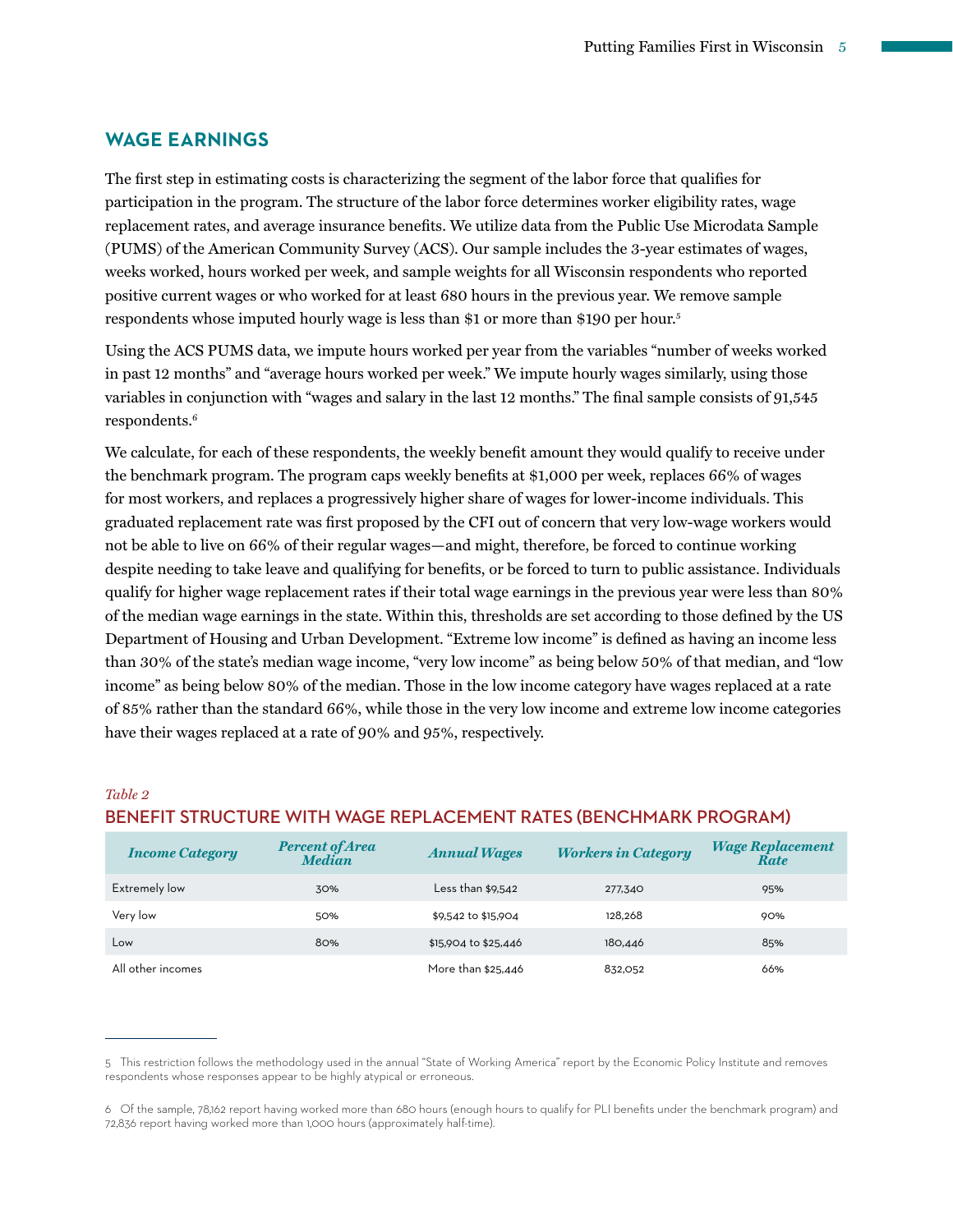Table 2 describes the benchmark program's wage replacement structure in more detail. In the sample data, median wage earnings in Wisconsin are \$31,808 per year. Thus, an individual earning \$290 per week (approximately full-time work at the minimum wage of \$7.25 per hour) would be categorized as "very low income" and qualify for a wage replacement rate of 90% (\$261 per week). A worker earning \$1,000 per week would qualify for a 66% wage replacement rate (\$660 per week). Any worker earning more than approximately \$1,500 per week (\$75,000 per year) would qualify for the maximum benefit of \$1,000 per week. A particular advantage of setting up the benefit structure in this way, where replacement rates correspond to various percentages of the state median, is that it will adjust naturally for inflation. Real benefits will not erode over time, and future legislatures will not necessarily need to take action to amend benefit levels.

## **PROGRAM UTILIZATION**

Throughout this section, we rely heavily on utilization statistics from the two states that have fully implemented PFL programs, California and New Jersey. Both states' programs were extensions of preexisting temporary disability insurance programs.

#### *Table 3* **USAGE RATES IN CALIFORNIA AND NEW JERSEY**

|                             | <i>California</i> | <b>New Jersey</b> |
|-----------------------------|-------------------|-------------------|
| Employment                  | 16,432,990        | 4,120,680         |
| Family leave claims         | 139.593           | 30,162            |
| Temporary disability claims | 657,689           | 103,800           |
| Percent of employment       | 4.85%             | 3.25%             |

When California first began offering paid family leave insurance benefits in

2004, benefit take-up rates for qualified workers were quite modest, but utilization rates have increased over time as more workers have become aware of the program. This has represented approximately a six percent increase in the take-up rate, per annum, for each of the first five years. After five years, take-up appears to have plateaued, likely because the share of workers aware of the program also plateaued. New Jersey, which only implemented their paid family leave program in 2009, still has relatively low rates of usage; this is consistent with the pattern of claims observed in California. We bear this increase in take-up rates in mind and account for it in our estimation.

We average the first program-year utilization rates for California and New Jersey to estimate the initial PLI take-up rate for Wisconsin. A 0.79% utilization rate corresponds to 20,747 workers claiming benefits in the first year. Accounting for slower initial take-up from the temporary disability component of the program (as compared to states with longstanding temporary disability programs), we estimate a first-year take-up rate of 2.58%, which corresponds to 67,775 workers. We adjust subsequent utilization rates using the annual growth rate of employment and a six percent annual increase in take-up due to program publicity. This increase is assumed to plateau after five years to a consistent rate, commensurate with the experience of California.

## **AVERAGE DURATION OF LEAVE**

We rely on two data sources for estimating the average duration of leave taken by qualified workers, the 2008 Survey of Income and Program Participation and the 2000 Family and Medical Leave Act surveys. This data reveals that the average length of a PLI-covered leave period is 4.84 weeks in California and 5.00 weeks in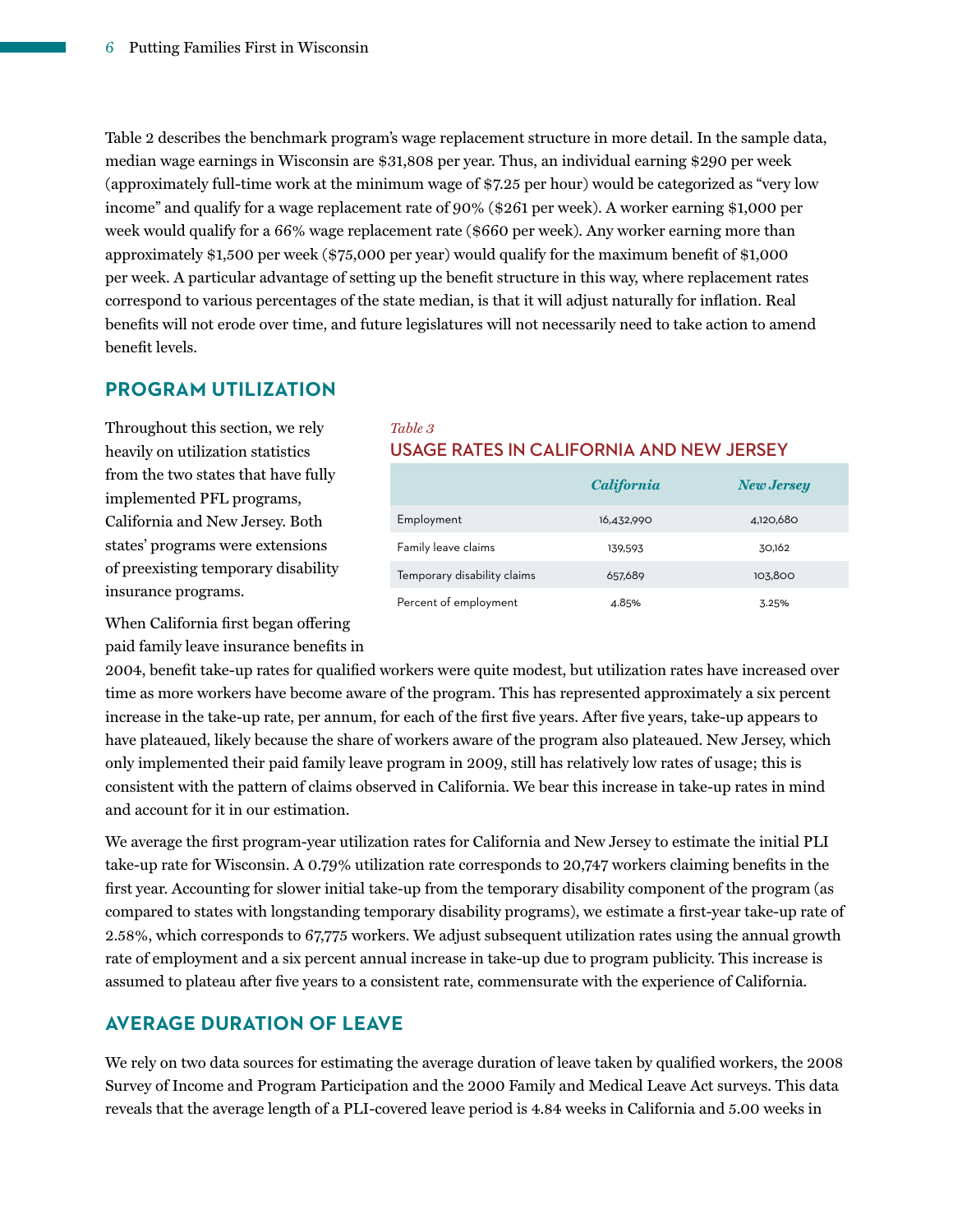New Jersey (of a maximum of six weeks, in each case). The average of the ratios of leave taken to maximum leave allowed is 0.82. Applying this ratio to the benchmark program's maximum of 12 weeks of leave yields an expected duration of 9.63 weeks for Wisconsin. Incorporating similar statistics from California and New Jersey's temporary disability insurance programs, we estimate an average duration of 7.85 weeks for Wisconsin. Overall, we estimate an average duration, among all claimants under the benchmark program, of 8.27 weeks.

## **AGGREGATE BENEFITS**

Having estimated the number of qualified workers, the average weekly benefit for qualified workers, and the average duration of leave taken, we can estimate the aggregate annual benefits that workers will claim. Table 1 reports the estimated benefits paid in each of the first three years of the program's operation. In the first year, the program is expected to pay out \$416 million. If we instead assume that education efforts successfully inform workers about the program—that the expected long-term take-up rate applies to the first year, the total benefits paid would be \$525 million. Over time, total benefits will increase as total population and total employment in the state increase, as take-up rates increase due to program familiarity, and as inflation weakens the dollar.

#### **FUNDING MECHANISM**

California and New Jersey both finance their PLI programs similarly, by charging a percentage premium on employee wages at a fixed level. The associated wage premium in California is 1.00% and is 0.78% in New Jersey. In each case, this revenue funds both the temporary disability and paid family leave insurance programs. Wisconsin could operate the benchmark PLI program with a similar wage premium.

# UNFINISHED BUSINESS: PAID FAMILY LEAVE IN CALIFORNIA AND THE FUTURE OF U.S. WORK-FAMILY POLICY

In November 2013, Ruth Milkman, the academic director of the Murphy Labor Institute at the City University of New York, and Eileen Appelbaum, a senior economist at the Center for Economic and Policy Research published Unfinished Business: Paid Family Leave in California and the Future of U.S. Work-Family Policy. The book takes an intensive look at California's Paid Family and Medical Leave program using state data, fieldwork, and interviews with workers, employers, and the public. The authors conclude that, "California's paid family leave program—and by extension a potential national



program—are good for the finances of families and do not impose major burdens on businesses. Despite fear and sky-falling claims from business lobbyists, these programs have no effect or a positive effect for most businesses, reduce turnover and improve retention of employees, and put money in the pockets of customers."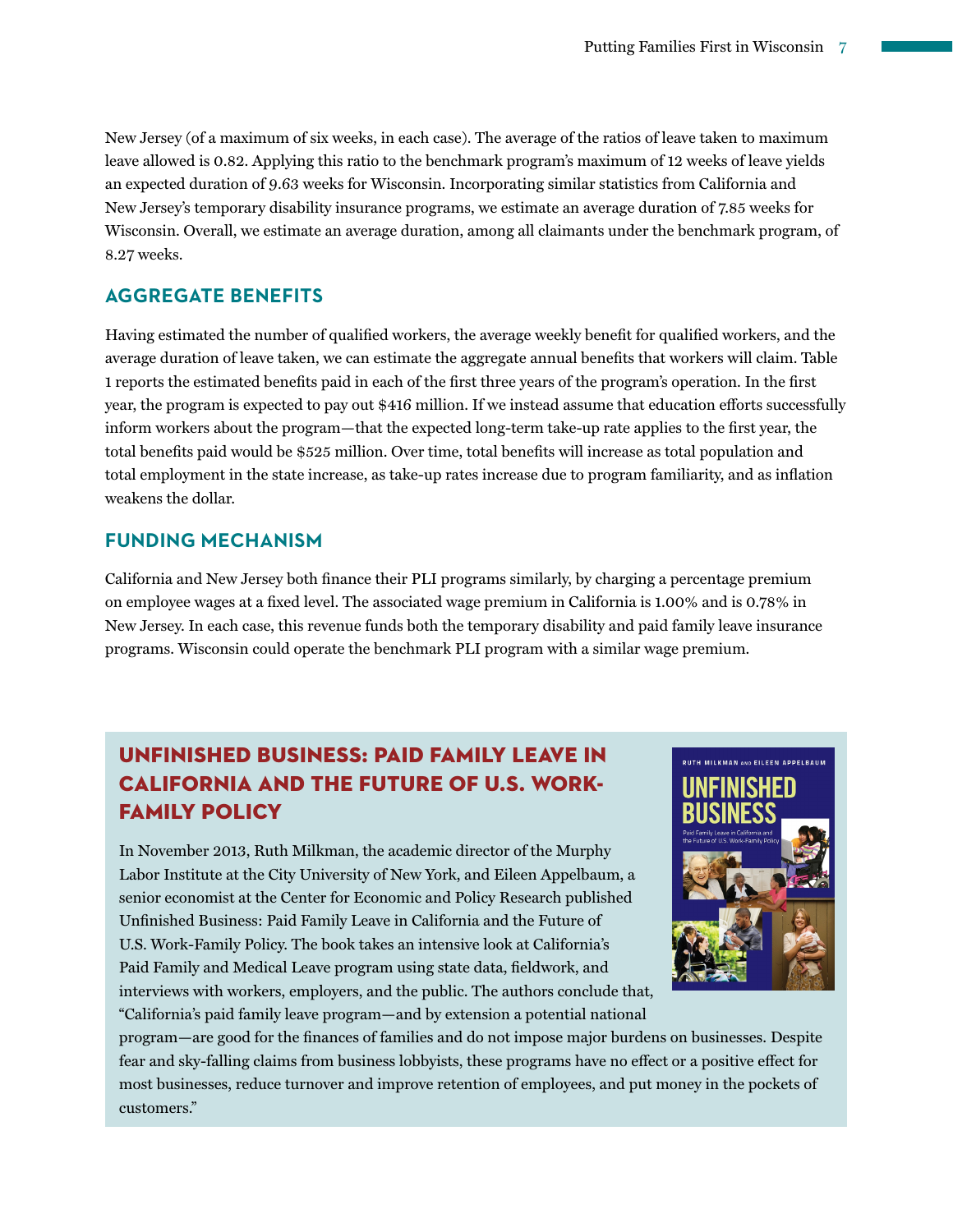Historically, there have been several means of financing social insurance benefits. Unemployment insurance, for example, is paid entirely by employers. Social Security imposes taxes both employees and employers. PLI premiums in California and New Jersey are paid entirely by employees. The benchmark program follows suit with the latter of these and sets up a percentage premium only on employee's wages. Like Social Security and unemployment insurance, it also caps the amount of wages that are subject to the premium.

The wage base is the maximum amount of an individual's wages that are subject to the premium. There is a trade-off between the wage base and the minimum premium rate required to fund the program. As the wage base increases, the premium rate can decline while maintaining the same level of revenue.

The benchmark program features a wage base of \$75,000, income above which is not subject to the premium. This is a natural base given the benefit cap of \$1,000 per week. Because the benchmark program replaces wages (for those outside of the low-wage categories) at a rate of 66%, a \$1,000 per week benefit is associated with a weekly wage of approximately \$1,500—an annual wage of \$75,000. Because all workers earning wages above \$75,000 qualify for the same maximum weekly benefit, all income above this level is exempt from the premium.

Table 4 illustrates several possible combinations of wage base and premium rate which raise sufficient revenue to fully fund the amount of benefits the program will pay in its first year. It also shows the dollar amount of premiums paid by workers at various wage levels. The first column lists the relevant statistics for the benchmark plan and the second lists statistics for the benchmark plan after eliminating the wage base. Note that this report assumes that the same wage premium is applied to all wages, not just those for benefitqualified workers. Recall that the median wage in Wisconsin is just above \$30,000. Under any of these alternatives, the weekly premium for the median wage-earner is between \$1.98 and \$3.60.

*Table 4*

## **PAYROLL PREMIUM FUNDING IN PROGRAM'S FIRST YEAR**

|                                 | <b>Benchmark</b> | <b>No Wage Cap</b> | <b>Alternative 1</b> | <b>Alternative 2</b> | <b>Alternative 3</b> |
|---------------------------------|------------------|--------------------|----------------------|----------------------|----------------------|
| Wage premium                    | 0.400%           | 0.343%             | 0.379%               | 0.359%               | 0.623%               |
| Wage cap                        | \$75,000         | na                 | \$100,000            | \$180,000            | \$30,000             |
| Maximum contribution            | \$300            | na                 | \$379                | \$646                | \$187                |
| <b>Annual premium by income</b> |                  |                    |                      |                      |                      |
| \$20,000                        | \$80             | \$69               | \$76                 | \$72                 | \$125                |
| \$30,000                        | \$120            | \$103              | \$114                | \$1O8                | \$187                |
| \$40,000                        | \$160            | \$137              | \$152                | \$144                | \$187                |
| \$50,000                        | \$200            | \$172              | \$190                | \$180                | \$187                |
| Revenue                         | \$416,115,885    | \$416,095,533      | \$416,550,664        | \$416,729,123        | \$416,198,234        |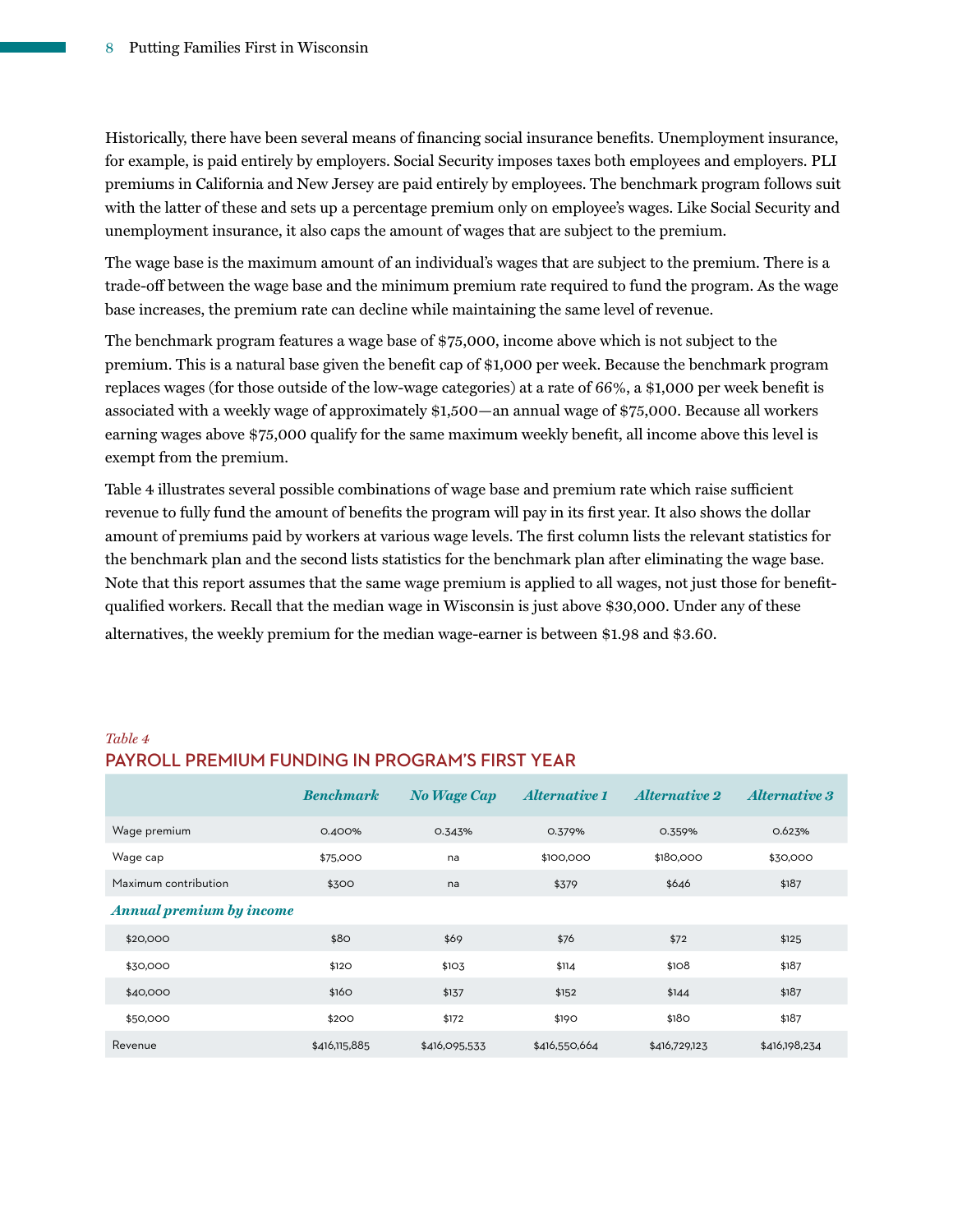## **ALTERNATIVE PROGRAMS**

Under this analysis, there are four alterable parameters that affect the aggregate benefits paid: the maximum allowable duration of leave, the wage replacement rates for the various wage categories, the maximum weekly benefit amount, and the minimum hours worked to qualify for benefits. The benchmark plan echoes the balances struck by other state programs between the dual concerns of benefit adequacy and premium rate frugality, but other specifications can be considered.

Consider a "minimal" alternative to the benchmark program where the length of allowable leave is cut from 12 weeks to 6 weeks, the wage replacement rate is set to a fixed 66% of income for any earnings level (below the wage base of \$75,000), and benefit-eligibility is tied to working the annual equivalent of half-time (an increase to 1,000 hours from 680 hours worked in the previous year). Further, consider variations on the benchmark and minimal programs that maintain or eliminate the \$75,000 wage base. Table 5 compares the aggregate benefits and associated premiums required to fund those benefits for each of these program variations.

### *Table 5* **SUMMARY OF PLI PROGRAM ALTERNATIVES**

|                                 | <b>Benchmark</b>  | <b>Benchmark, no cap</b> | <b>Minimal</b>    | Minimal, no cap   |
|---------------------------------|-------------------|--------------------------|-------------------|-------------------|
| <b>Parameters</b>               |                   |                          |                   |                   |
| Maximum leave duration (weeks)  | 12                | 12                       | 6                 | 6                 |
| Weekly benefit cap              | \$1,000           | \$1,000                  | \$1,000           | \$1,000           |
| Maximum wage subject to premium | \$75,000          | na                       | \$75,000          | na                |
| Work hours per year to qualify  | 680               | 680                      | 1,000             | 1,000             |
| Wage replacement rate           |                   |                          |                   |                   |
| below 30% median                | 95%               | 95%                      | 66%               | 66%               |
| below 50% median                | 90%               | 90%                      | 66%               | 66%               |
| below 80% median                | 85%               | 85%                      | 66%               | 66%               |
| all others                      | 66%               | 66%                      | 66%               | 66%               |
| <b>Totals</b>                   |                   |                          |                   |                   |
| Average weekly benefit          | \$568             | \$568                    | \$566             | \$566             |
| Workers eligible                | 2,626,156         | 2,626,156                | 2,437,794         | 2,437,794         |
| Average leave duration (weeks)  | 8.3               | 8.3                      | 4.4               | 4.4               |
| Workers taking leave            | 88,501            | 88,501                   | 82,154            | 82,154            |
| Benefits paid                   | \$415,803,590     | \$415,803,590            | \$203,887,065     | \$203,887,065     |
| Total payroll                   | \$121,310,651,087 | \$121,310,651,087        | \$121,310,651,087 | \$121,310,651,087 |
| Minimum required wage premium   | 0.400%            | 0.343%                   | 0.196%            | 0.169%            |
| <b>Annual premium by income</b> |                   |                          |                   |                   |
| \$20,000                        | \$80              | \$69                     | \$39              | \$34              |
| \$40,000                        | \$160             | \$137                    | \$78              | \$68              |
| \$60,000                        | \$240             | \$206                    | \$118             | \$1O1             |
| \$80,000                        | \$300             | \$274                    | \$147             | \$135             |
| \$100,000                       | \$300             | \$343                    | \$147             | \$169             |
| Revenue                         | \$416,115,885     | \$416,095,533            | \$203,896,784     | \$205,015,000     |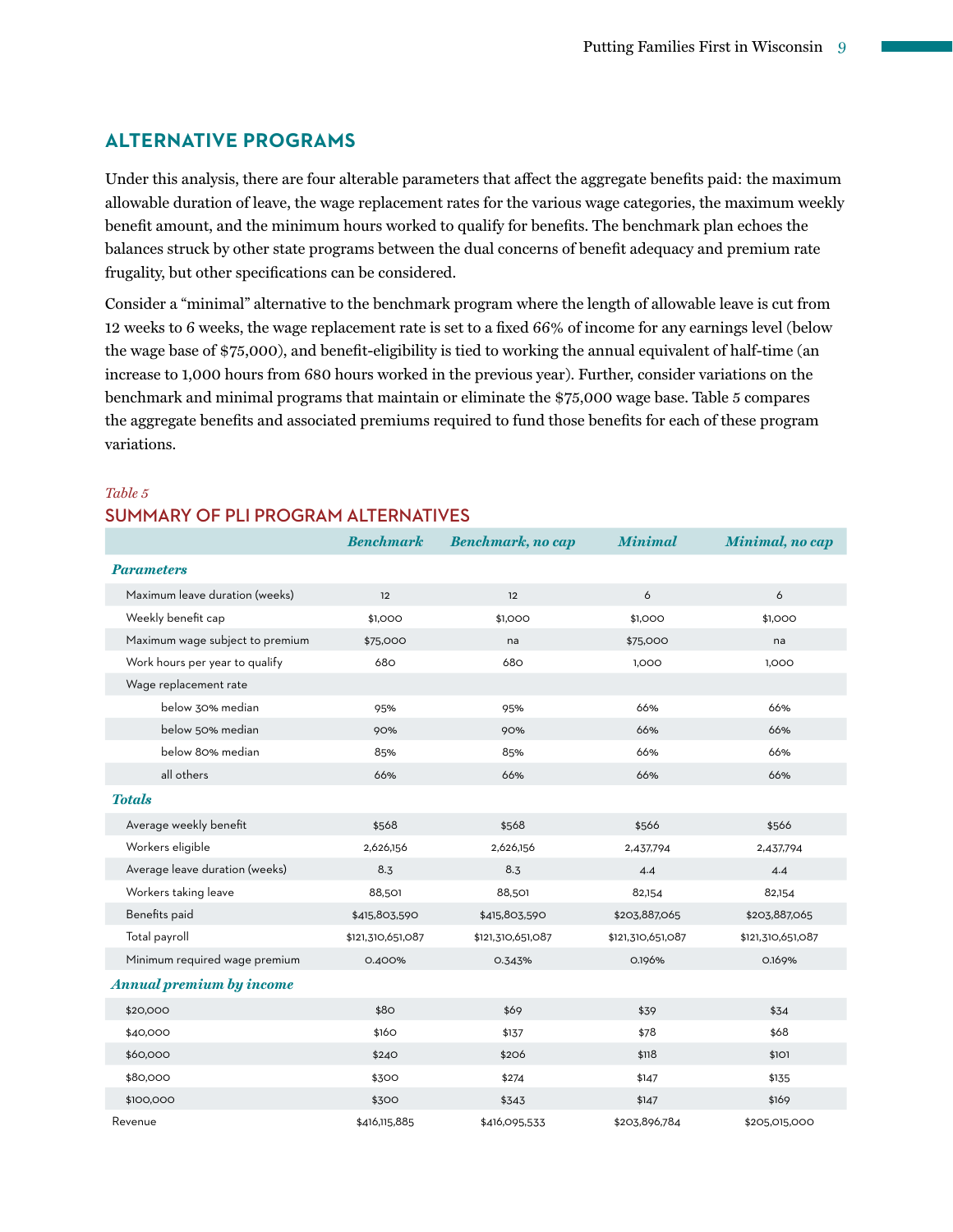Table 6 returns to the benchmark program and illustrates the effect of altering only the maximum allowed length of leave. Each column is identical to the first, the benchmark program, with the following exceptions: the second column reduces the maximum allowed weeks of leave from 12 to 6; the third column increases the required number of hours worked in the previous year from 680 to 1,000; and the fourth column eliminates the graduated wage replacement rates, setting a fixed 66% wage replacement rate for all qualified workers.

#### *Table 6*

## **VARIATIONS ON THE BENCHMARK PROGRAM**

|                                 | <b>Benchmark</b> | <b>6 Weeks of Leave</b> | <b>1,000 Hours</b><br><b>Worked</b> | <b>66% Replacement</b> |
|---------------------------------|------------------|-------------------------|-------------------------------------|------------------------|
| Workers eligible                | 2,626,156        | 2,626,156               | 2,437,794                           | 2,626,156              |
| Average leave duration (weeks)  | 8.3              | 4.4                     | 8.3                                 | 8.3                    |
| Workers taking leave            | 88,501           | 88,501                  | 82,154                              | 88,501                 |
| Benefits paid                   | \$415,803,590    | \$220,672,166           | \$398,321,388                       | \$399,562,853          |
| Minimum required wage premium   | 0.400%           | 0.213%                  | 0.383%                              | 0.385%                 |
| <b>Annual premium by income</b> |                  |                         |                                     |                        |
| \$20,000                        | \$80             | \$43                    | \$77                                | \$77                   |
| \$40,000                        | \$160            | \$85                    | \$153                               | \$154                  |
| \$60,000                        | \$240            | \$128                   | \$230                               | \$231                  |
| \$80,000                        | \$300            | \$160                   | \$287                               | \$289                  |
| \$100,000                       | \$300            | \$160                   | \$287                               | \$289                  |